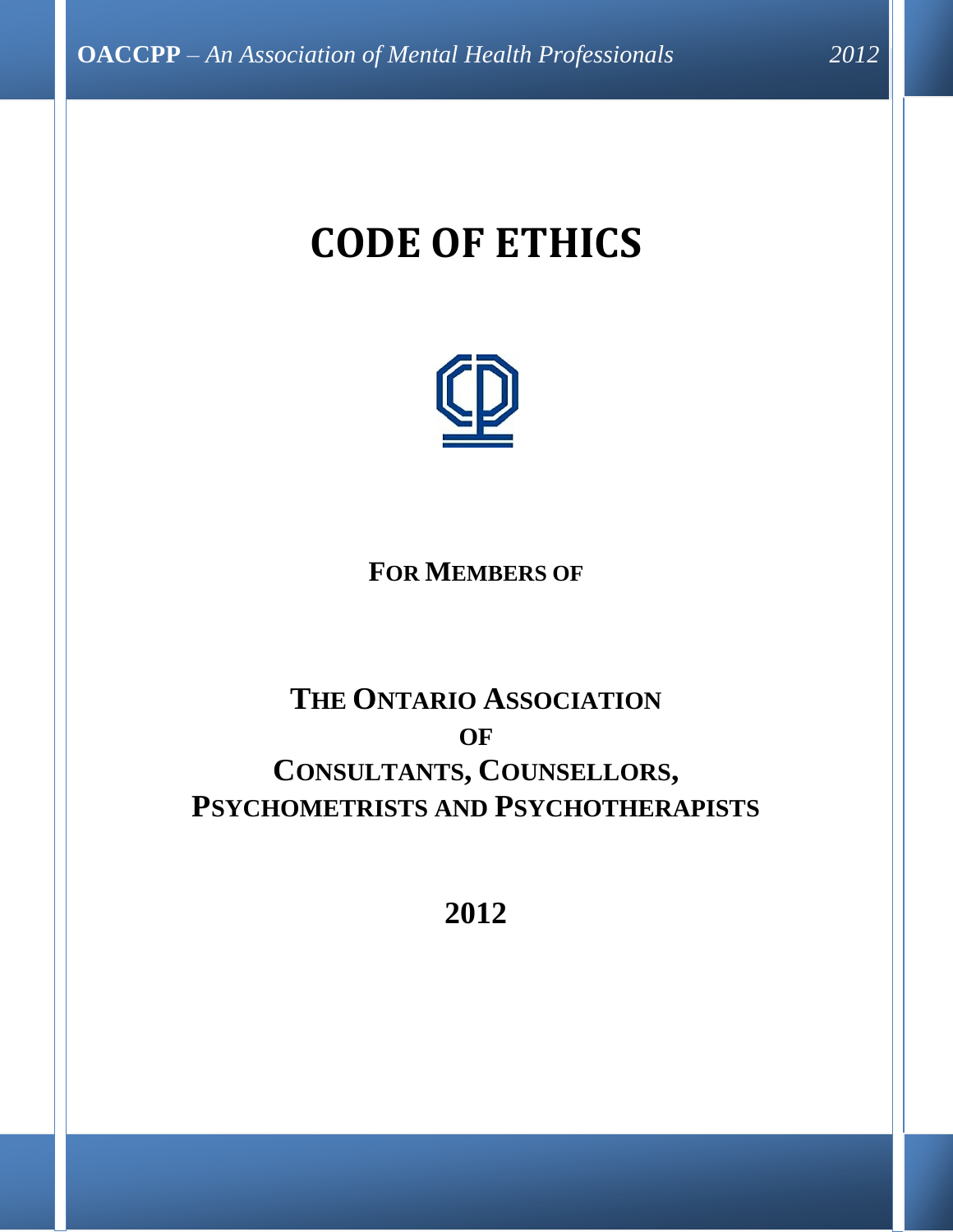### **CONTENTS**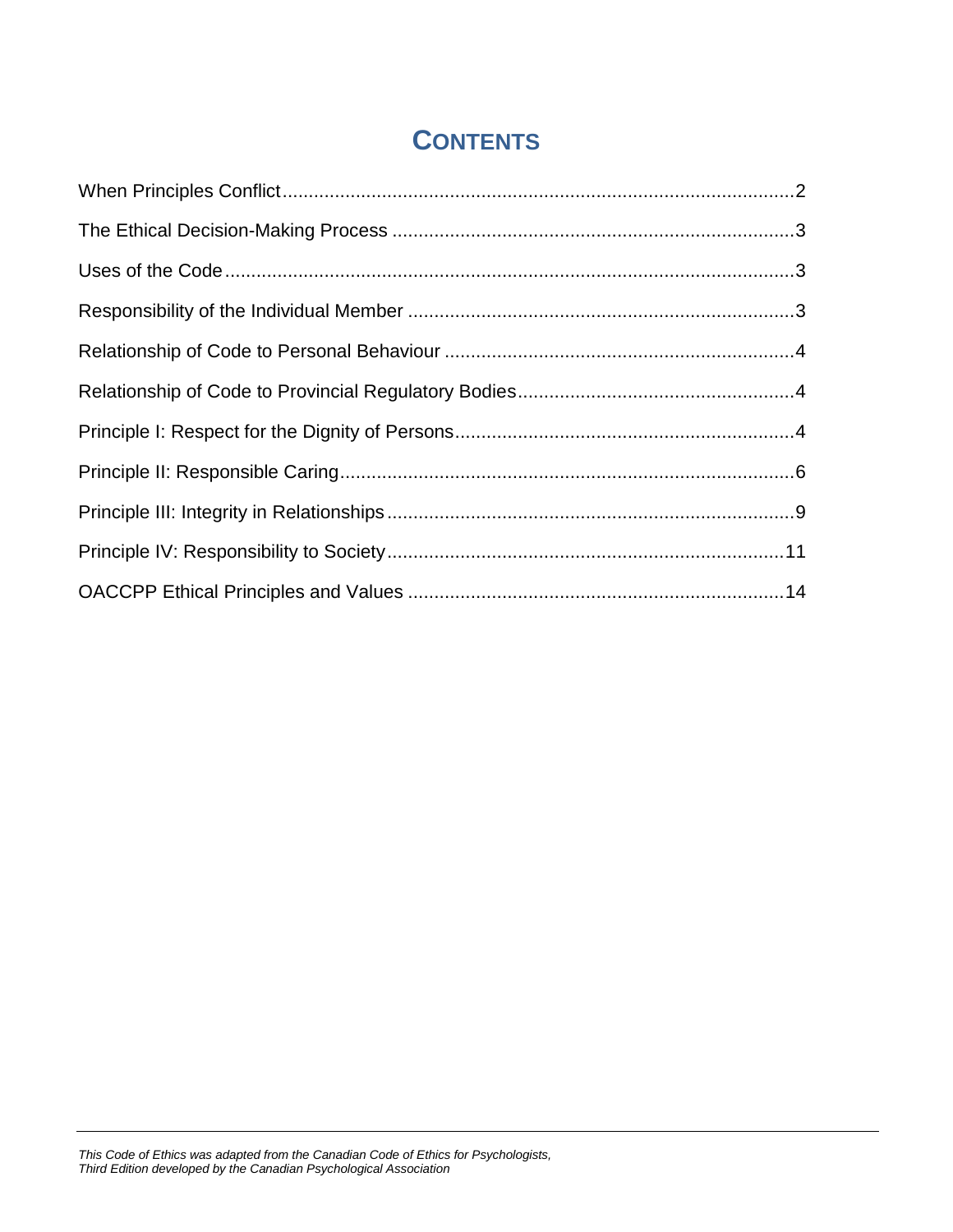#### **THE CODE OF ETHICS FOR MEMBERS OF THE ONTARIO ASSOCIATION OF CONSULTANTS, COUNSELLORS, PSYCHOMETRISTS AND PSYCHOTHERAPISTS**

The OACCPP Code of Ethics consists of the following set of four **Ethical Principles:**

#### **I Respect for the Dignity of Persons**

respect, rights, autonomy, consent, privacy, confidentiality, protection

#### **II Responsible Caring**

maximize benefits - beneficence, minimize or do no harm – non-maleficence

#### **III Integrity in Relationships**

fidelity, honour, accuracy, authenticity

#### **IV Responsibility to Society**

values, contributions

### <span id="page-2-0"></span>**When Principles Conflict**

All four principles are to be taken into account and balanced in ethical decision making. However, there are circumstances in which ethical principles will conflict and it will not be possible to give each principle equal weight. The complexity of ethical conflicts precludes a firm ordering of the principles. However, the four principles have been ordered according to the weight each generally should be given when they conflict, namely:

#### **Principle I: Respect for the Dignity of Persons**

This principle, with its emphasis on moral rights, generally should be given the highest weight, except in circumstances in which there is a clear and imminent danger to the physical safety of any person.

#### **Principle II: Responsible Caring**

This principle generally should be given the second highest weight. Responsible caring requires competence and should be carried out only in ways that respect the dignity of persons.

#### **Principle III: Integrity in Relationships**

This principle generally should be given the third highest weight. Members are expected to demonstrate the highest integrity in all of their relationships. However, in rare circumstances, values such as openness and straightforwardness might need to be subordinated to the values contained in the Principles of Respect for the Dignity of Persons and Responsible Caring.

#### **Principle IV: Responsibility to Society**

This principle generally should be given the lowest weight of the four principles when it conflicts with one or more of them. Although it is necessary and important to consider responsibility to society in every ethical decision, adherence to this principle must be subject to and guided by Respect for the Dignity of Persons, Responsible Caring, and Integrity in Relationships. When a person's welfare appears to conflict with benefits to society, it is often possible to find ways of working for the benefit of society that do not violate respect and responsible caring for the person. However, if this is not possible, the dignity and well-being of a person should not be sacrificed to a vision of the greater good of society, and greater weight must be given to respect and responsible caring for the person.

Even with the above ordering of the principles, members will be faced with ethical dilemmas that are difficult to resolve. In these circumstances, members are expected to engage in an ethical decision-making process that is explicit enough to bear public scrutiny. In some cases, resolution might be a matter of personal conscience. However, decisions of personal conscience are also expected to be the result of a decision-making process that is based on a reasonably coherent set of ethical principles and that can bear public scrutiny. If the member can demonstrate that every reasonable effort was made to apply the ethical principles of this Code and resolution of the conflict has had to depend on the personal conscience of the member, such a member would be deemed to have followed this Code. Members are encouraged to use the chart of OACCPP Ethical Principles and Values to aid in identifying the relevant principles and values affected by their decision.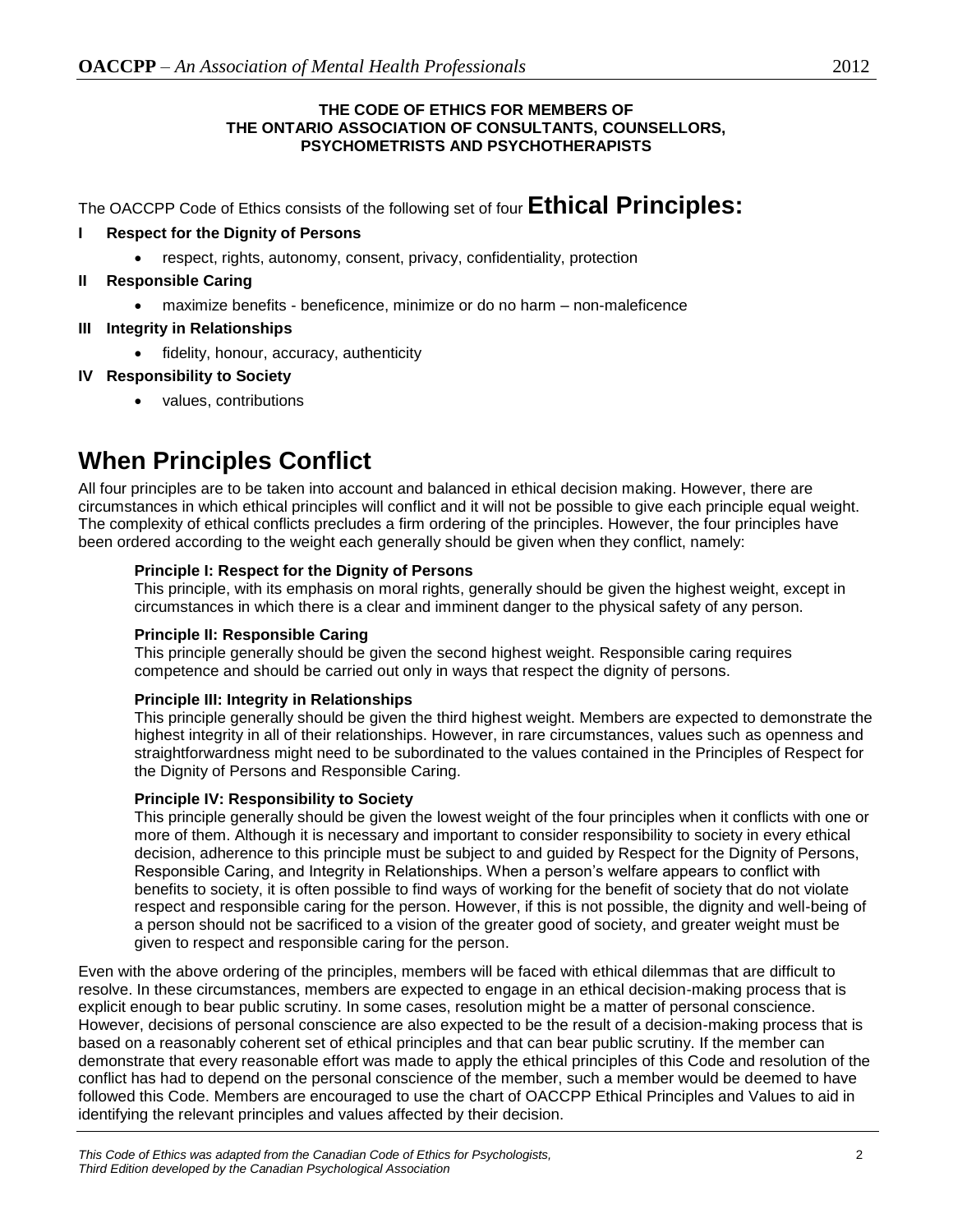### <span id="page-3-0"></span>**The Ethical Decision-Making Process**

The ethical decision-making process might occur very rapidly, leading to an easy resolution of an ethical issue. This is particularly true of issues for which clear-cut guidelines or standards exist and for which there is no conflict between principles. On the other hand, some ethical issues (particularly those in which ethical principles conflict) are not easily resolved, might be emotionally distressful, and might require time-consuming deliberation.

The following basic steps typify approaches to ethical decision making:

- 1. Identification of the individuals and groups potentially affected by the decision.
- 2. Identification of ethically relevant issues and practices, including the interests, rights, and any relevant characteristics of the individuals and groups involved and of the system or circumstances in which the ethical problem arose.
- 3. Consideration of how personal biases, stresses, or self-interest might influence the development of or choice between courses of action.
- 4. Development of alternative courses of action.
- 5. Analysis of likely short-term, ongoing, and long-term risks and benefits of each course of action on the individual(s)/group(s) involved or likely to be affected (e.g., client, client's family or employees, employing institution, students, colleagues, society, self).
- 6. Choice of course of action after conscientious application of existing principles, values, and standards.
- 7. Action, with a commitment to assume responsibility for the consequences of the action.
- 8. Evaluation of the results of the course of action.
- 9. Assumption of responsibility for consequences of action, including correction of negative consequences, if any, or re-engaging in the decision-making process if the ethical issue is not resolved.
- 10. Appropriate action, as warranted and feasible, to prevent future occurrences of the dilemma (e.g., communication and problem solving with colleagues; changes in procedures and practices).

Members engaged in time-consuming deliberation are encouraged and expected to consult with parties affected by the ethical problem, when appropriate, and with colleagues and/or advisory bodies when such persons can add knowledge or objectivity to the decision-making process. Although the decision for action remains with the individual member, the seeking and consideration of such assistance reflects an ethical approach to ethical decision making.

### <span id="page-3-1"></span>**Uses of the Code**

This Code is intended to guide members in their everyday conduct, thinking, and planning, and in the resolution of ethical dilemmas; that is, it advocates the practice of both proactive and reactive ethics. It also is intended to serve as a guide for the development of Standards of Practice. A third use of the Code is to assist in the adjudication of complaints against members.

### <span id="page-3-2"></span>**Responsibility of the Individual Member**

The Associations' responsibility to society commits the Association and its members to act as a moral community that develops its ethical awareness and sensitivity, educates new members in the ethics of the discipline, manages its affairs and its members in an ethical manner, is as self-correcting as possible, and is accountable both internally and externally. However, responsibility for ethical action depends foremost on the integrity of each individual member; that is, on each members commitment to behave as ethically as possible in every situation. Acceptance to membership in OACCPP commits members:

- 1. To adhere to the Association's Code in all current activities as a psychotherapist, psychometrist, counsellor, or consultant.
- 2. To apply conscientiously the ethical principles and values of the Code to new and emerging areas of activity.
- 3. To assess and discuss ethical issues and practices with colleagues on a regular basis.
- 4. To bring to the attention of the Association ethical issues that require clarification or the development of new guidelines or standards.
- 5. To bring concerns about possible unethical actions by a member directly to the member when the action appears to be primarily a lack of sensitivity, knowledge, or experience, and attempt to reach an agreement on the issue and, if needed, on the appropriate action to be taken.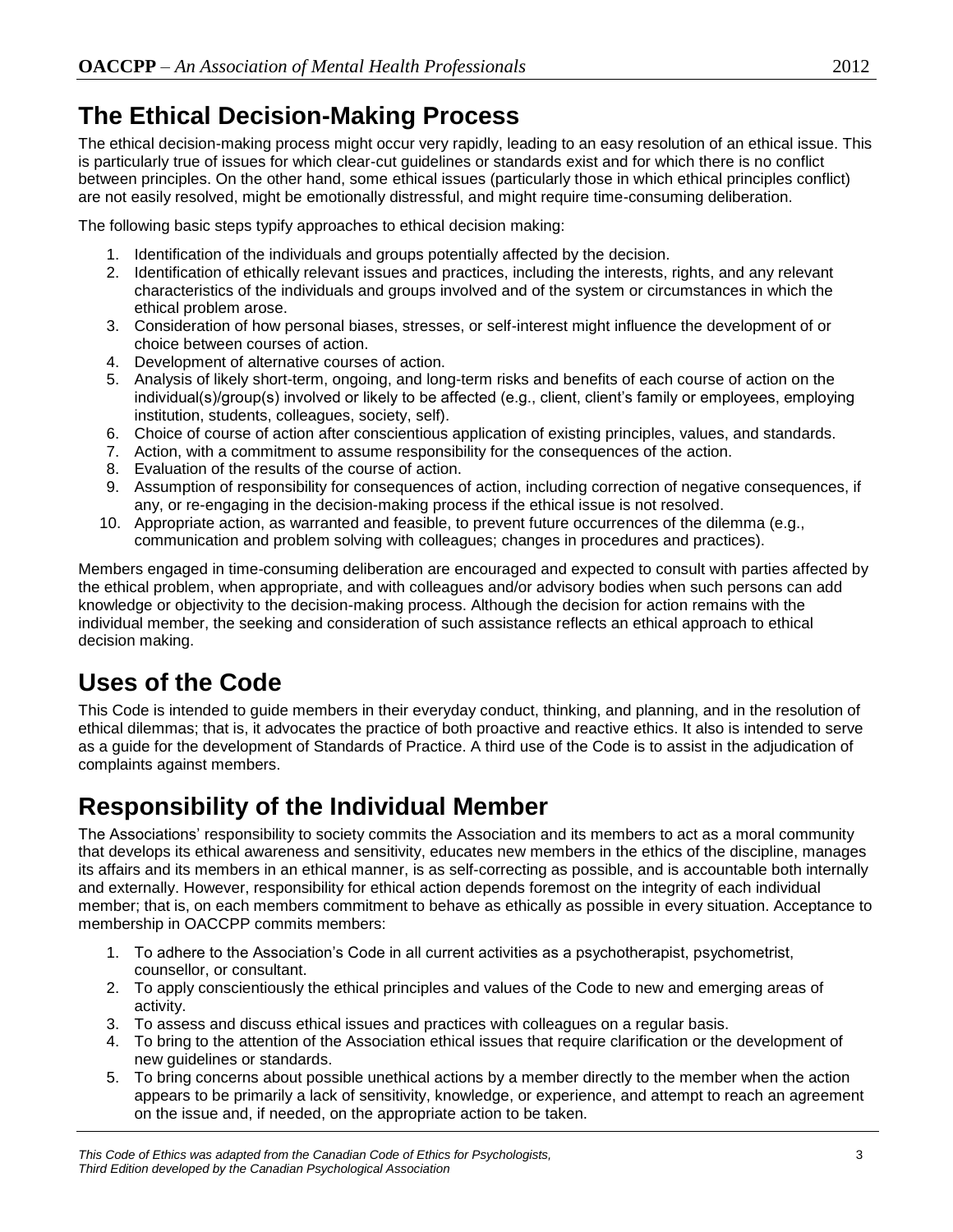- 6. To bring concerns about possible unethical actions of a more serious nature (e.g., actions that that have caused or could cause serious harm, or actions that are considered misconduct in the jurisdiction) to the person(s) or body(ies) best suited to investigating the situation and to stopping or offsetting the harm.
- 7. To consider seriously others' concerns about one's own possibly unethical actions and attempt to reach an agreement on the issue and, if needed, take appropriate action.
- 8. In bringing or in responding to concerns about possible unethical actions, not to be vexatious or malicious.
- 9. To cooperate with duly constituted committees of the Association that are concerned with ethics and ethical conduct.

### <span id="page-4-0"></span>**Relationship of Code to Personal Behaviour**

This Code is intended to guide and regulate only those activities a member engages in by virtue of being a psychotherapist, psychometrist, counsellor, or consultant. There is no intention to guide or regulate a member's activities outside of this context. Personal behaviour becomes a concern of the discipline only if it is of such a nature that it undermines public trust in the discipline as a whole or if it raises questions about the member's ability to carry out appropriately his or her responsibilities as a psychotherapist, psychometrist, counsellor, or consultant.

### <span id="page-4-1"></span>**Relationship of Code to Provincial Regulatory Bodies**

In exercising its responsibility to articulate ethical principles, values, and standards for those who wish to become and remain members in good standing, the association recognizes the multiple memberships that some members have (both regulatory and voluntary). The Code has attempted to encompass and incorporate those ethical principles most prevalent in a number of associations and Colleges related to mental health services, thereby minimizing the possibility of variance with provincial/territorial regulations and guidelines. Members are expected to respect the requirements of their regulatory bodies. Such requirements might define particular behaviours that constitute misconduct, are reportable to the regulatory body, and/or are subject to discipline.

### **Principle I: Respect for the Dignity of Persons**

#### <span id="page-4-2"></span>**Values Statement**

Fundamental is the principle of respect for the dignity of persons. All persons have the right to have their innate worth as human beings appreciated and this worth is not dependent upon their culture, nationality, ethnicity, colour, race, religion, sex, gender, marital status, sexual orientation, physical or mental abilities, age, socio-economic status, or any other preference or personal characteristic, condition, or status.

Although members have a responsibility to respect the dignity of all persons with whom they come in contact, their greatest responsibility is toward the most vulnerable, such as clients. This responsibility is almost always greater than their responsibility to those indirectly involved (e.g., employers, third party payers, the general public). Adherence to the concept of moral rights (privacy, self-determination, personal liberty) is an essential component of respect for the dignity of persons. As such, members have a responsibility to develop and follow procedures for informed consent, confidentiality, and fair treatment that are consistent with those rights.

As individual rights exist within the context of the rights of others and of responsible caring (see Principle II), there might be circumstances in which the possibility of serious detrimental consequences to themselves or others, a diminished capacity to be autonomous, or a court order, would disallow some aspects of the rights to privacy, selfdetermination, and personal liberty. Indeed, such circumstances might be serious enough to create a duty to warn or protect others. However, members still have a responsibility to respect the rights of the person(s) involved to the greatest extent possible under the circumstances, and to do what is necessary and reasonable to reduce the need for future disallowances.

Members recognize that, although all persons possess moral rights, the manner in which such rights are promoted, protected, and exercised varies across communities and cultures. Members acknowledge and respect such differences, while guarding against clear violations of moral rights.

#### **Ethical Standards**

In adhering to the Principle of Respect for the Dignity of Persons, members would:

#### General respect: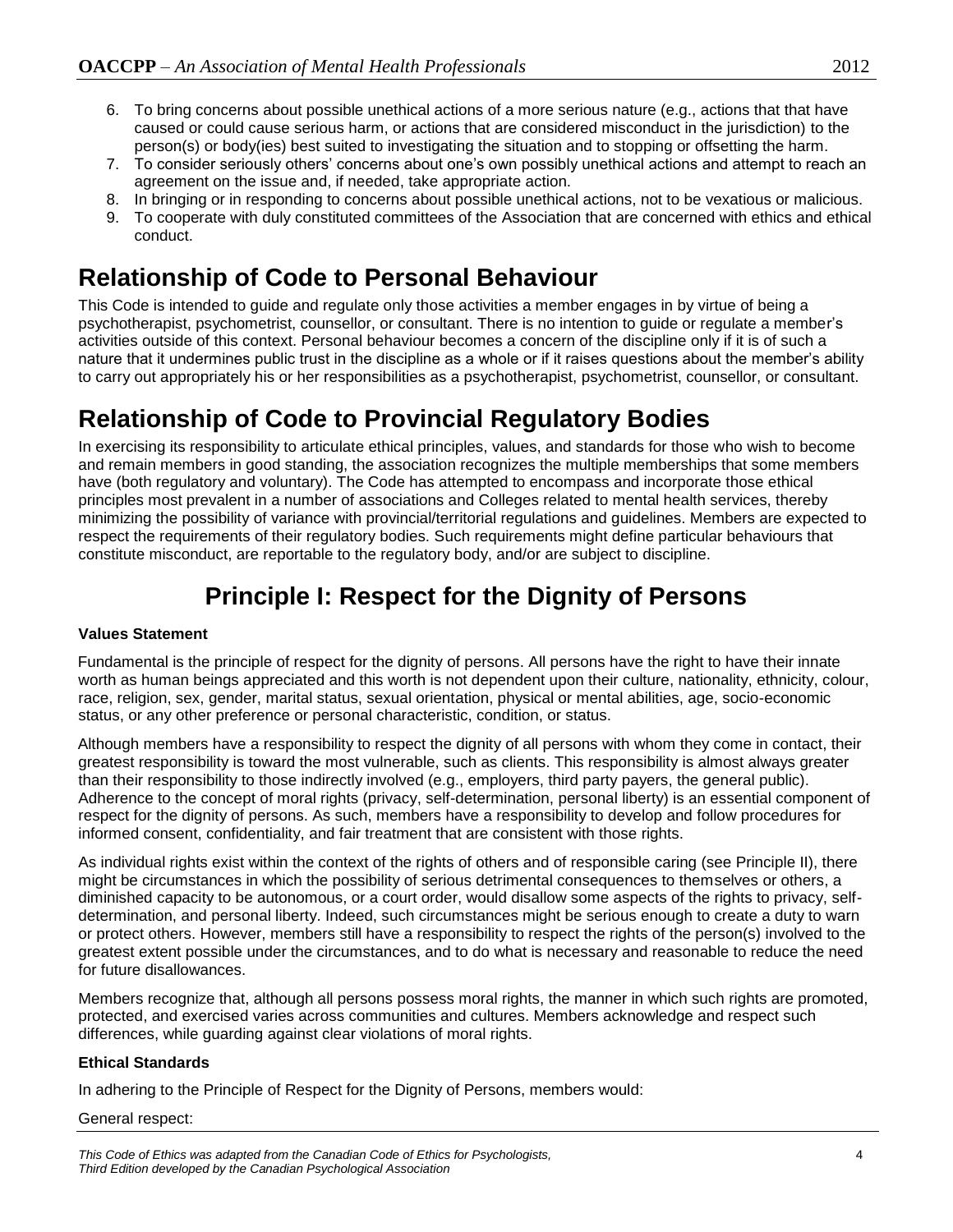- Demonstrate appropriate respect for the knowledge, insight, experience, and areas of expertise of others.
- Not engage publicly (e.g., in public statements, presentations, reports, or with clients or colleagues) in demeaning descriptions of others, including jokes based on culture, nationality, ethnicity, colour, race, religion, sex, gender, or sexual orientation, or other remarks, which reflect adversely on the dignity of others.
- Strive to use language that conveys respect for the dignity of persons in all written or oral communication.
- Abstain from all forms of harassment, including sexual harassment. Accord harassment complainants and respondents dignity and respect.

#### General rights:

- Avoid or refuse to participate in practices disrespectful of the legal, civil, or moral rights of others.
- Refuse to advise, train, or give information to anyone who, in the member's judgment, may use the knowledge or skills to infringe on human rights.
- Respect the right of individuals to safeguard their own dignity.

#### Non-discrimination:

- Not practice, condone, facilitate, or collaborate with any form of unjust discrimination.
- Act to prevent or correct practices that are unjustly discriminatory.
- Seek to practise in such a way that contributes to the fair distribution of benefits to individuals and groups and does not unfairly exclude those who are vulnerable or might be disadvantaged.

#### Fair treatment:

- Work and act in a spirit of fair treatment to others.
- Respect the dignity and needs of clients in establishing fees.

#### Informed consent:

- Seek respect and integrate as much as possible the opinions and wishes of clients regarding decisions that affect them.
- Obtain informed consent from all independent and partially dependent persons and substitute decision makers for any mental health services provided to them except in circumstances of urgent need (e.g., suicidal gesture).
- Act in accordance with prevailing legislation regarding consent.

#### Freedom of consent:

- Take all reasonable steps to ensure that consent is not given under conditions of coercion, undue pressure, or undue reward.
- Respect the right of individuals to withdraw consent, discontinue participation or service at any time, and be responsive to non-verbal indications of a desire to discontinue if the individual has difficulty with verbally communicating such a desire (e.g., young children, verbally challenged persons) or, due to culture is unlikely to communicate such a desire orally.

#### Protection for vulnerable persons:

 Seek to use methods that maximize the understanding and ability to consent of persons of diminished capacity to give informed consent, and that reduce the need for a substitute decision maker. Carry out informed consent processes with those persons who are legally responsible or appointed to give informed consent on behalf of persons not competent to consent on their own behalf, seeking to ensure respect for any previously expressed preferences of persons not competent to consent. Seek willing and adequately informed participation from any person of diminished capacity to give informed consent, and proceed without this assent only if the service is considered to be of direct benefit to that person.

#### Privacy: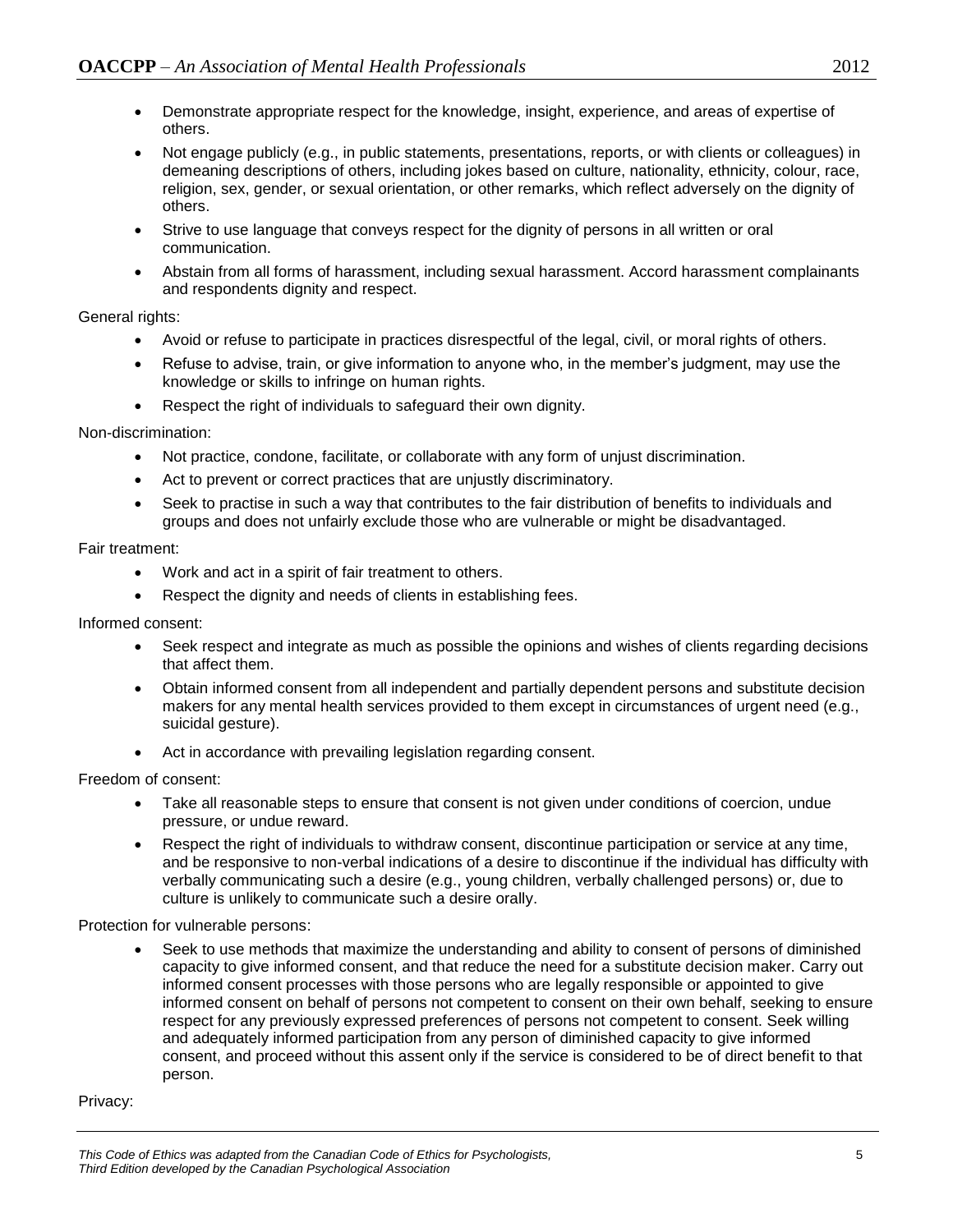- Act in accordance with prevailing privacy legislation and provincial/territorial statutes.
- Create, maintain, disseminate, store, retain, and dispose of records relating to their practice in accordance with law.
- Seek and collect only information that is germane to the purpose(s) for which consent has been obtained.
- Record only that private information necessary for the provision of continuous, coordinated service or that is required or justified by law.
- Collect, store, handle, and transfer all private information, whether written or unwritten (e.g., communication during service provision, written records, e-mail or fax communication, computer files, video-tapes), in a way that attends to the needs for privacy and security. This would include having adequate plans for records in circumstances of one's own serious illness, termination of employment, or death.
- Take all reasonable steps to ensure that records over which they have control remain personally identifiable only as long as necessary in the interests of those to whom they refer or as required or justified by law (e.g., the possible need to defend oneself against future allegations), and render anonymous or destroy any records under their control that no longer need to be personally identifiable.

Confidentiality:

- Discuss with persons and organizations with whom they establish a professional relationship matters regarding limits on confidentiality.
- Attempt to maintain clear boundaries between individual clients and their family members or close friends.
- Be careful not to relay information about colleagues, clients, employees, supervisees, students, trainees, and members of organizations, gained in the process of professional activities and that the member has reason to believe is considered to be confidential by those persons, except as required or justified by law.
- Clarify what measures will be taken to protect confidentiality, and what responsibilities family, group, and community members have for the protection of each other's confidentiality, when engaged in services to individuals, families, groups, or communities.
- Share confidential information with others only with the informed consent of those involved, including circumstances in which steps are taken to disguise their identity, except as required or justified by law, or in circumstances of actual or possible serious physical harm or death.

Extended responsibility:

 Encourage others, in a manner consistent with this Code, to respect the dignity of persons and to expect respect for their own dignity.

### **Principle II: Responsible Caring**

#### <span id="page-6-0"></span>**Values Statement**

A basic ethical expectation of any profession is that its activities will benefit members of society or, at least, do no harm. Therefore, members demonstrate an active concern for the welfare of any individual, couple, family, group, or community with whom they relate in their practice. This concern includes both those directly involved and those indirectly involved in their activities. However, as with Principle I, members' greatest responsibility is to protect the welfare of those in the most vulnerable position. Normally, persons directly involved in their activities, such as clients, are in such a position. Members' responsibility to those indirectly involved (e.g., employers, third party payers, clients' family members, the general public) normally is secondary.

As persons usually consider their own welfare in their personal decision-making, obtaining informed consent (see Principle I) is one of the best methods for ensuring that their welfare will be protected. However, it is only when such consent is combined with the responsible caring of the member that there is considerable ethical protection of the welfare of the person(s) involved.

Responsible caring leads members to take care to discern the potential harm and benefits involved, to predict the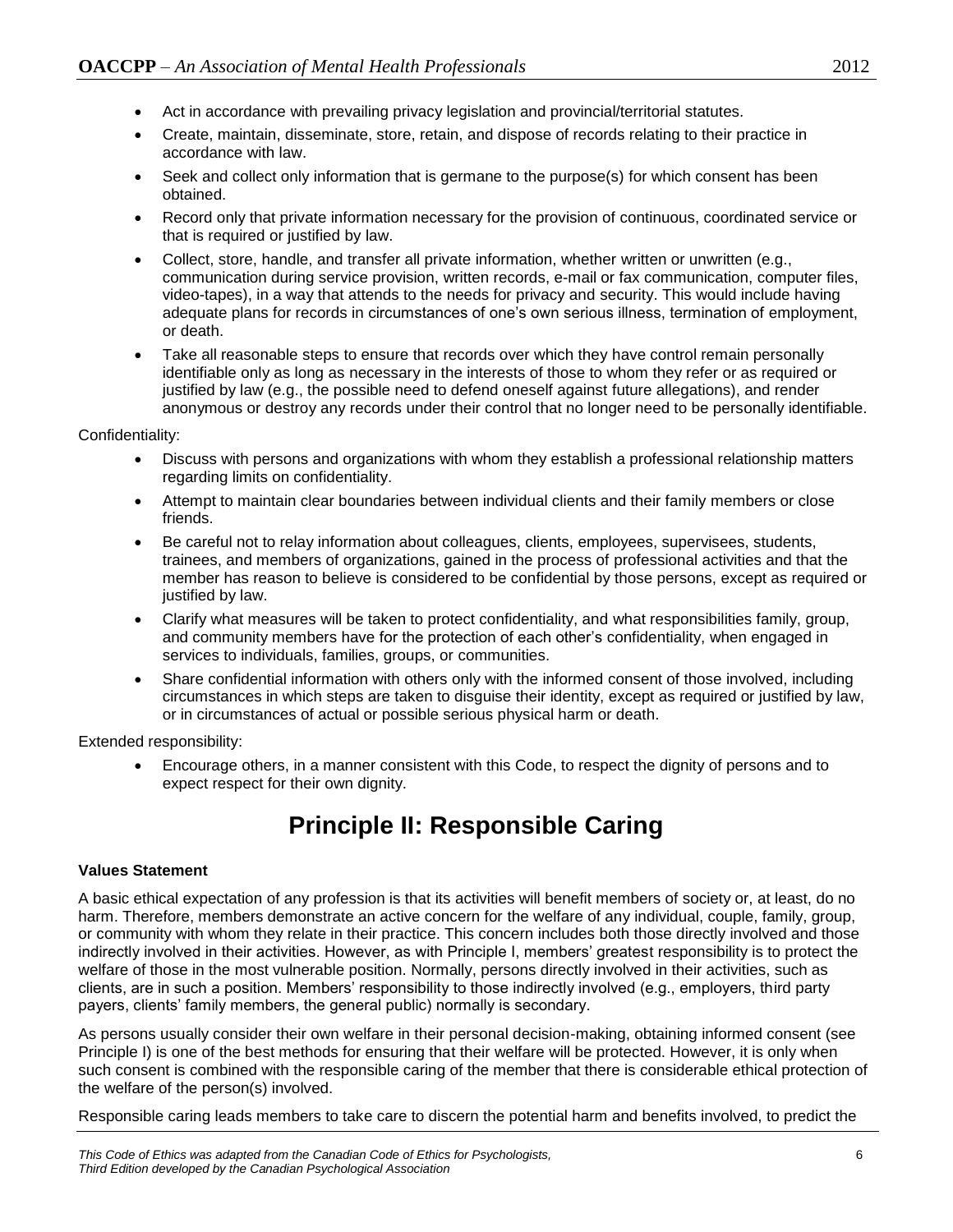likelihood of their occurrence, to proceed only if the potential benefits outweigh the potential harms, to develop and use methods that will minimize harms and maximize benefits, and to take responsibility for correcting clearly harmful effects that have occurred as a direct result of their practice or business activities.

In order to carry out these steps, members recognize the need for competence and self-awareness. They engage only in those activities in which they have competence or for which they are receiving supervision. They also engage in self-reflection regarding how their own values, attitudes, experiences, and social context (e.g., culture, ethnicity, colour, religion, sex, gender, sexual orientation, physical and mental abilities, age, and socio-economic status) influence their actions, interpretations, choices, and recommendations.

Responsible caring recognizes and respects (e.g., through obtaining informed consent) the ability of individuals, couples, families, groups, and communities to make decisions for themselves and to care for themselves and each other. It does not replace or undermine such ability, nor does it substitute one person's opinion about what is in the best interests of another person for that other person's competent decision making. However, members recognize that, as vulnerabilities increase or as power to control one's own life decreases, members have an increasing responsibility to protect the wellbeing of the individual, couple, family, group, or community involved. For this reason, as in Principle I, members consider it their responsibility to increase safeguards proportionate to the degree of dependency and the lack of voluntary initiation on the part of the persons involved. However, for Principle II, the safeguards are for the wellbeing of persons rather than for the rights of persons.

By virtue of the social contract inherent in the mental health professions, members have a higher duty of care to individuals in society than the general duty of care all individuals have to each other. However, members are entitled to protect their own basic wellbeing (e.g., physical safety, family relationships) in their work.

#### **Ethical Standards**

In adhering to the Principle of Responsible Caring, members would:

General caring:

- Protect and promote the welfare of clients, employees, supervisees, students, trainees, colleagues, and others.
- Avoid doing harm to others.
- Accept responsibility for the consequences of their actions.
- Refuse to advise, train, or supply information to anyone who, in the member's judgment, will use the knowledge or skills to harm others.

Competence and self-knowledge:

- Offer or carry out (without supervision) only those activities for which they have established their competence to carry them out.
- Not delegate activities to persons not competent to carry them.
- Take immediate steps to obtain consultation or to refer a client to a colleague or other appropriate professional, whichever is more likely to result in providing the client with competent service, if it becomes apparent that a client's problems are beyond their training and competence.
- Keep themselves up to date with a broad range of relevant knowledge and practices, and their impact on persons and society, through the reading of relevant literature, peer consultation, and continuing education activities, in order that their service activities will benefit and not harm others.
- Evaluate how their own experiences, attitudes, culture, beliefs, values, social context, individual differences, specific training, and stresses influence their interactions with clients, and integrate this awareness into all efforts to benefit and not harm others.
- Seek appropriate help and/or discontinue professional activity for an appropriate period of time, if a physical or psychological condition or the influence of any substance. reduces their ability to benefit and not harm others.
- Engage in self-care activities that help to avoid conditions (e.g., burnout, addictions) that could result in impaired judgement and interfere with their ability to benefit and not harm others.
- Ensure that they not exceed their level of competence in the administration and interpretation of tests.

Risk/benefit analysis: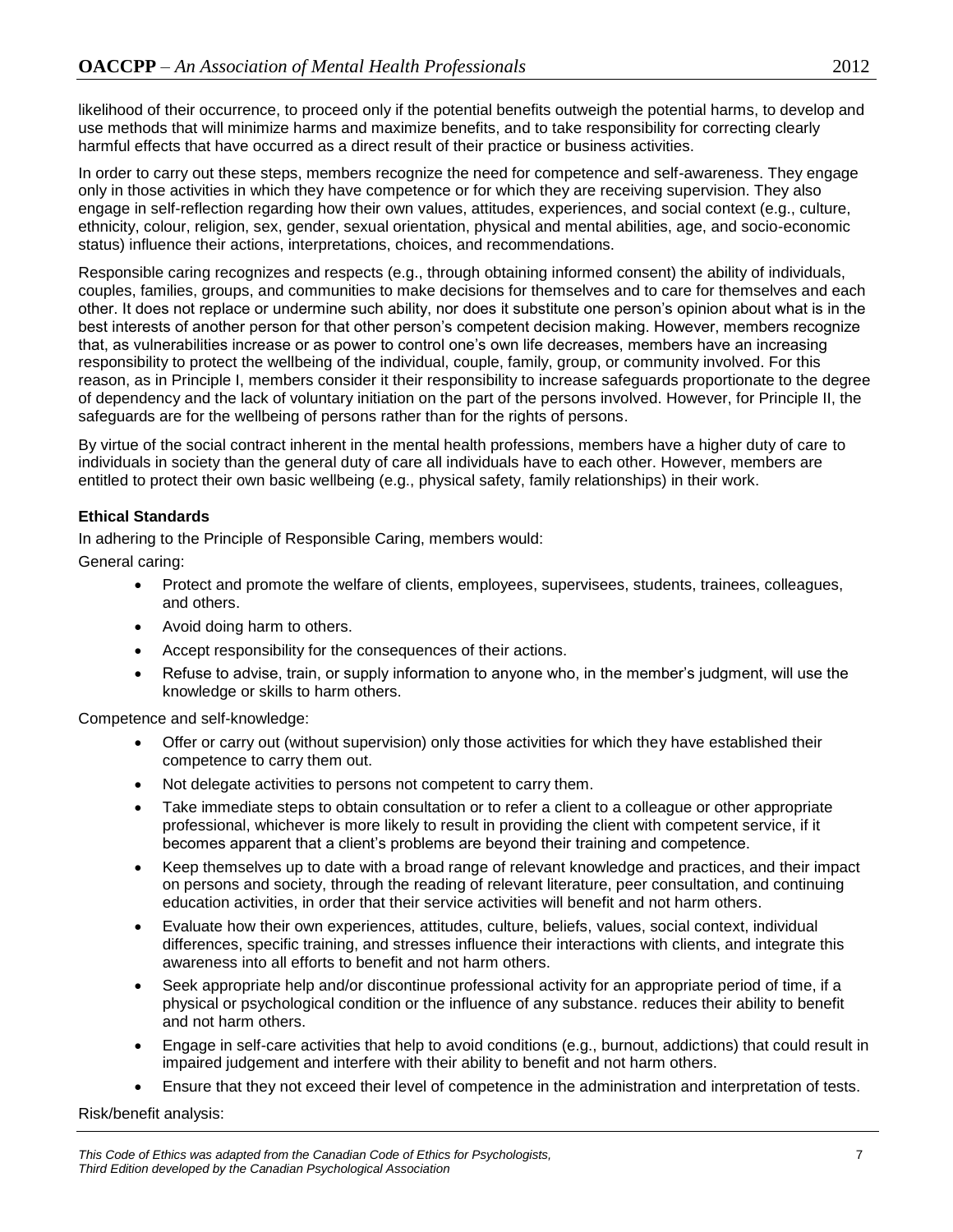- Assess the individuals, couples, families, groups, and communities involved in their activities adequately enough to ensure that they will be able to discern what will benefit and not harm the persons involved.
- Ensure that they are sufficiently sensitive to and knowledgeable about individual, couple, family, group, community, and cultural differences and vulnerabilities to discern what will benefit and not harm persons involved in their activities.

Maximize benefit:

- Provide services that are coordinated over time and with other service providers, in order to avoid duplication or working at cross purposes.
- Create and maintain records relating to their activities that are sufficient to support continuity and appropriate coordination of their activities with the activities of others.
- Make themselves aware of the knowledge and skills of other disciplines (e.g., law, psychology, social work, medicine) and advise the use of such knowledge and skills, where relevant to the benefit of others.
- Strive to provide and/or obtain the best possible service. This may include, but is not limited to: selecting interventions that are relevant to the needs and characteristics of the client and that have reasonable theoretical or empirically-supported efficacy in light of those needs and characteristics; consulting with, or including in service delivery, persons relevant to the culture or belief systems of those served; advocating on behalf of the client; and, recommending other professionals when appropriate.
- Facilitate the professional development of their employees, supervisees, students, and trainees by ensuring that these persons understand the values and ethical prescriptions of the practice, and by providing or arranging for adequate working conditions, timely evaluations, and constructive consultation and experience opportunities.

Minimize harm:

- Be acutely aware of their position of power and responsibility to all clients and, therefore, take care to ensure that clients are protected from any abuse of such power, during and after the provision of professional services.
- Establish and maintain clear and appropriate boundaries in professional relationships and all aspects of professional practice for the protection of clients. Boundary violations include sexual misconduct and misuse of and abuse of the member's power. Non-sexual boundary violations may include emotional, physical, social, and financial violations.
- Not encourage or engage in sexual intimacy with therapy clients, during therapy or for that period of time following therapy during which the power relationship reasonably could be expected to influence the client's personal decision-making.
- Not use their professional position of authority to coerce, improperly influence, harass, abuse, or exploit students, trainees, employees, or colleagues. Not encourage or engage in sexual intimacy with anyone with whom the member has an evaluative or other relationship of direct authority.
- Be careful not to engage in activities in a way that could place incidentally involved persons at risk.
- Be acutely aware of the need for discretion in the recording and communication of information, in order that the information not be misinterpreted or misused to the detriment of others. This includes, but is not limited to: avoiding conjecture; clearly labelling opinion; and, communicating information in language that can be understood clearly by the recipient of the information.
- Give reasonable assistance to secure needed services if personally unable to meet requests for such services.
- Provide a client, if appropriate and if desired by the client, with reasonable assistance to find a way to receive needed services in the event that third party payments are exhausted and the client cannot afford the fees involved.
- Maintain appropriate contact, support, and responsibility for caring until a colleague or other professional begins service, if referring a client to a colleague or other professional.
- Give reasonable notice and be reasonably assured that discontinuation will cause no harm to the client,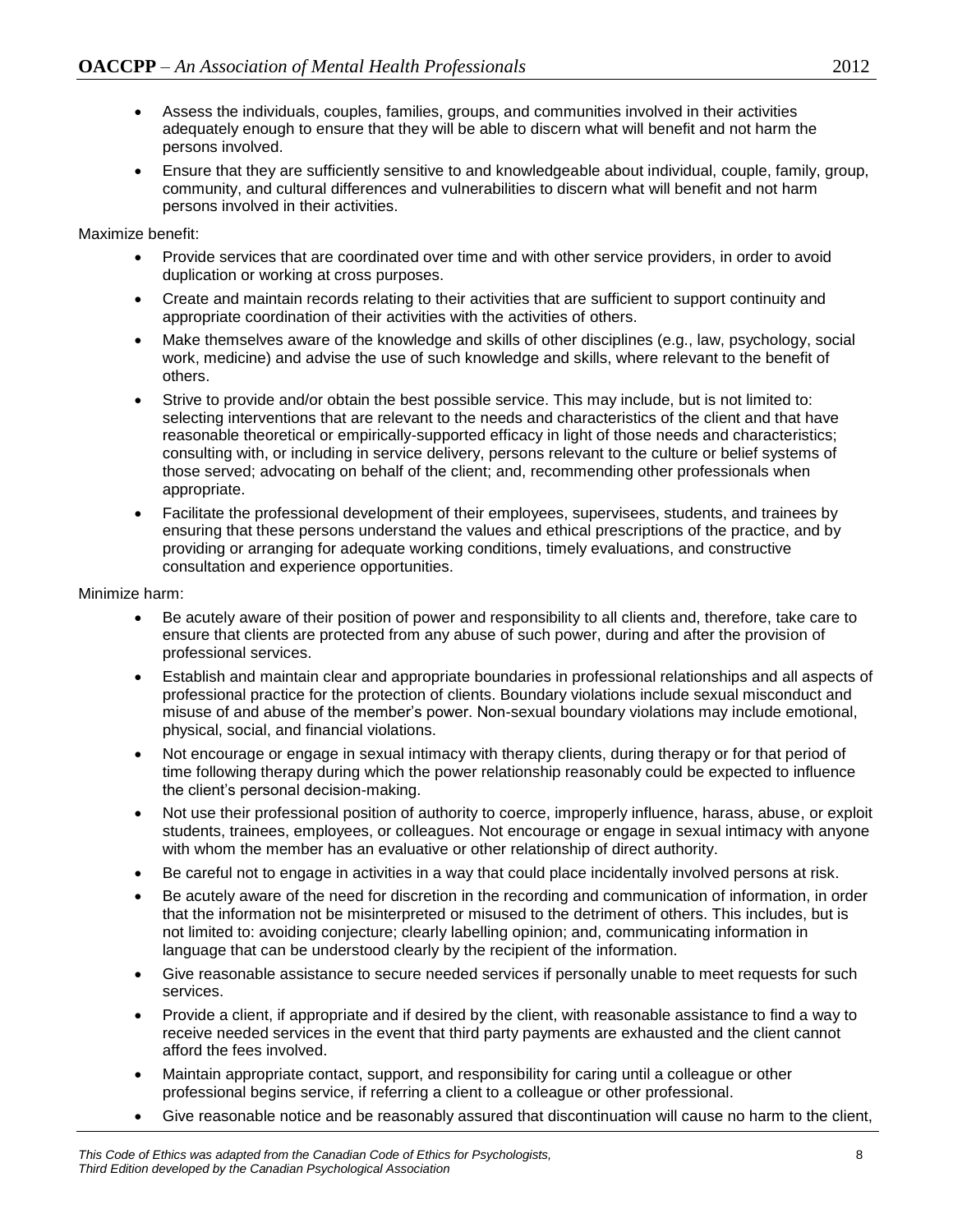before discontinuing services.

Offset/correct harm:

- Terminate an activity when it is clear that the activity carries more than minimal risk of harm and is found to be more harmful than beneficial, or when the activity is no longer needed.
- Refuse to help individuals, couples, families, groups, or communities to carry out or submit to activities that, according to current knowledge, or legal or professional guidelines, would cause serious physical or psychological harm to themselves or others.
- Do everything reasonably possible to stop or offset the consequences of actions by others when these actions are likely to cause serious physical harm or death. This may include reporting to appropriate authorities (e.g., the police), an intended victim, or a family member or other support person who can intervene, and could be done even when a confidential relationship is involved.
- Act to stop or offset the consequences of seriously harmful activities being carried out by another member or other professional, when there is objective information about the activities and the harm. This may include reporting to the appropriate regulatory body, authority, or committee for action, depending on the member's judgment about the person(s) or body(ies) best suited to stop or offset the harm, and depending upon regulatory requirements and definitions of misconduct.
- Act also to stop or offset the consequences of harmful activities carried out by another member or other professional, when the harm is not serious or the activities appear to be primarily a lack of sensitivity, knowledge, or experience. This may include talking informally with the member or other professional, obtaining objective information and, if possible and relevant, the assurance that the harm will discontinue and be corrected. If in a vulnerable position (e.g., employee, trainee) with respect to the other member or professional, it may include asking persons in less vulnerable positions to participate in the meeting(s).
- Be open to the concerns of others about perceptions of harm that they as a member might be causing, stop activities that are causing harm, and not punish or seek punishment for those who raise such concerns in good faith.

<span id="page-9-0"></span>Extended responsibility:

Encourage others, in a manner consistent with this Code, to care responsibly.

### **Principle III: Integrity in Relationships**

#### **Values Statement**

The relationships formed by members in the course of their work embody explicit and implicit mutual expectations of integrity. These expectations include accuracy and honesty; the maximization of objectivity and minimization of bias; straightforwardness and openness; the maximization of objectivity and minimization of bias; and, avoidance of conflicts of interest.

In addition to accuracy, honesty, and the obvious prohibitions of fraud or misrepresentation, meeting expectations of integrity is enhanced by self-knowledge and the use of critical analysis regarding personal values and selfinterest. Members are not expected to be value-free or totally without self-interest in conducting their activities; however, they are expected to understand how their backgrounds, personal needs, and values interact with their activities, to be open and honest about the influence of such factors, and to be as objective and unbiased as possible under the circumstances.

The values of openness and straightforwardness exist within the context of Respect for the Dignity of Persons (Principle I) and Responsible Caring (Principle II). As such, there will be circumstances in which openness and straightforwardness will need to be tempered. Fully open and straightforward disclosure might not be needed or desired by others and, in some circumstances, might be a risk to their dignity or well being, or considered culturally inappropriate. In such circumstances, however, members have a responsibility to ensure that their decision not to be fully open or straightforward is justified by higher-order values and does not invalidate any informed consent procedures.

It is expected that members will act in the best interests of members of the public, therefore situations that present real or potential conflicts of interest are of concern. Conflict of interest situations are those that can lead to distorted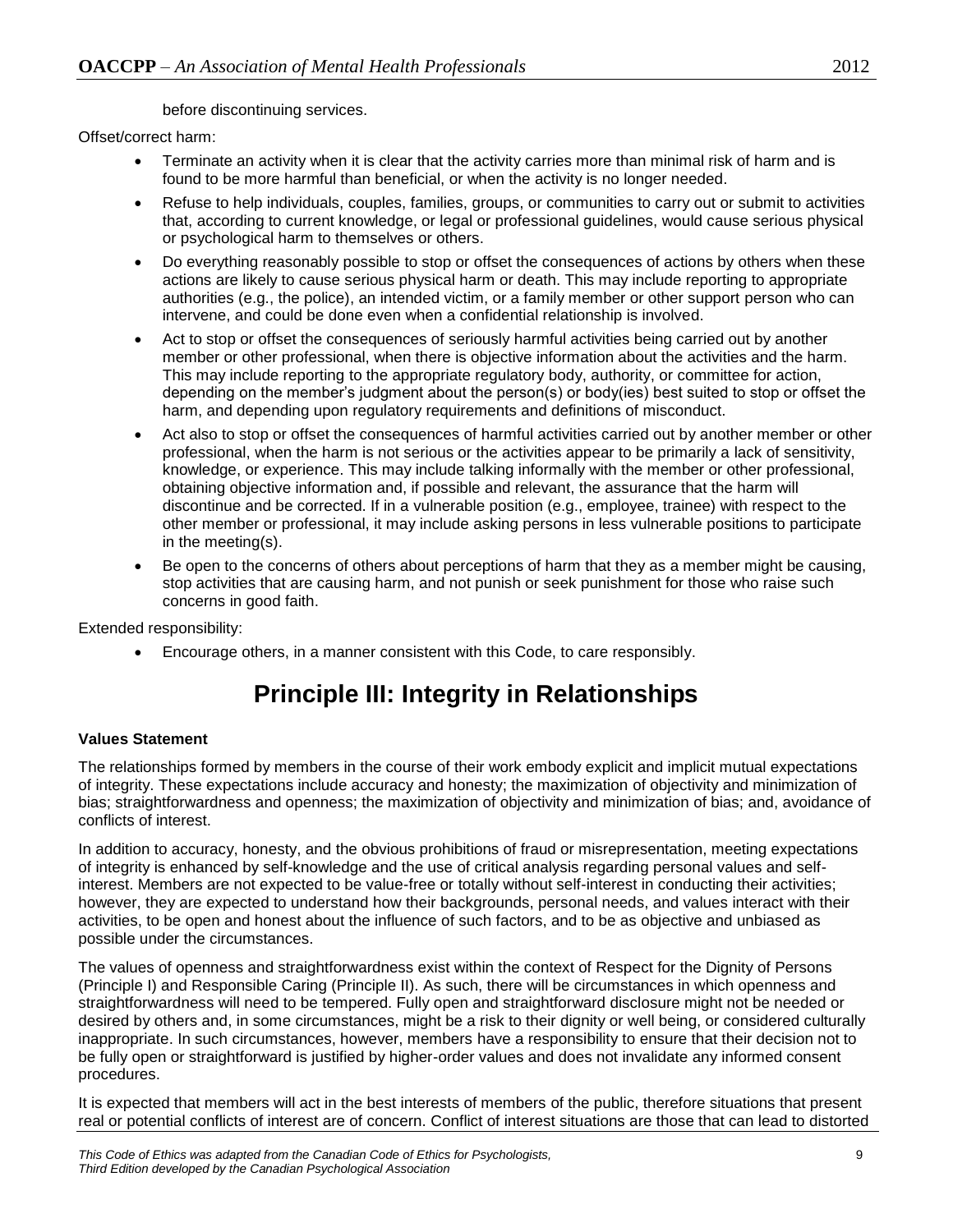judgment and can motivate members to act in ways that meet their own personal, political, financial, or business interests at the expense of the best interests of members of the public. Although avoidance of all conflicts of interest and potential exploitation of others is not possible, some are of such a high risk to protecting the interests of members of the public and to maintaining the trust of the public, that they are considered never acceptable. The risk level of other conflicts of interest (e.g., dual or multiple relationships) might be partially dependent on cultural factors and the specific type of professional relationship (e.g., long-term psychotherapy vs. community development activities). It is the responsibility of members to avoid dual or multiple relationships and other conflicts of interest when appropriate and possible. When such situations cannot be avoided or are inappropriate to avoid, members have a responsibility to declare that they have a conflict of interest, to seek advice, and to establish safeguards to ensure that the best interests of members of the public are protected.

Integrity in relationships implies that members, as a matter of honesty, have a responsibility to maintain competence in any specialty area for which they declare competence, whether or not they are currently practising in that area.

#### **Ethical Standards**

In adhering to the Principle of Integrity in Relationships, members would:

Accuracy/honesty:

- Not knowingly participate in, condone, or be associated with dishonesty, fraud, or misrepresentation.
- Accurately represent their own and their colleagues' credentials, qualifications, education, experience, competence, and affiliations, in all spoken, written, or printed communications, being careful not to use descriptions or information, which could be misinterpreted (e.g. citing membership in a voluntary association as a testament of competence).
- Carefully protect their own and their colleagues' credentials from being misrepresented by others, and act quickly to correct any such misrepresentation.
- Maintain competence in their declared area(s) of competence and in their current areas of activity.
- Accurately represent their activities, functions, contributions, and likely or actual outcomes of their activities in all spoken, written or printed communication. This includes, but is not limited to, advertisements of services and course and workshop descriptions.
- Ensure that their own and their colleagues' activities, functions, contributions, and likely or actual and outcomes of their activities are not misrepresented by others, and act quickly to correct any such misrepresentation.
- Take credit only for the work and ideas that they have actually done or generated, and give credit for work done or ideas contributed by others, in proportion to their contribution.
- Acknowledge the limitations of their own and their colleagues' knowledge, methods, findings, interventions, and views.

Objectivity/lack of bias:

- Evaluate how their personal experiences, attitudes, values, social context, individual differences, stresses, and specific training influence their activities and thinking, integrating this awareness into all attempts to be objective and unbiased in their services and other activities.
- Take care to communicate as completely and objectively as possible, and to clearly differentiate facts, opinions, theories, hypotheses, and ideas, when communicating knowledge, findings, and views.
- Present instructional information accurately, avoiding bias in the selection and presentation of information, and publicly acknowledge any personal values or bias that influence the selection and presentation of information.
- Refrain from entering into or promising someone a personal, professional, financial, or other relationship if it appears likely that such a relationship might impair objectivity.

Straightforwardness/openness:

 Be clear and straightforward about all information needed to establish informed consent or any other valid written or unwritten agreement (for example: fees, including any limitations imposed by third-party payers; relevant business policies and practices; mutual concerns; mutual responsibilities; ethical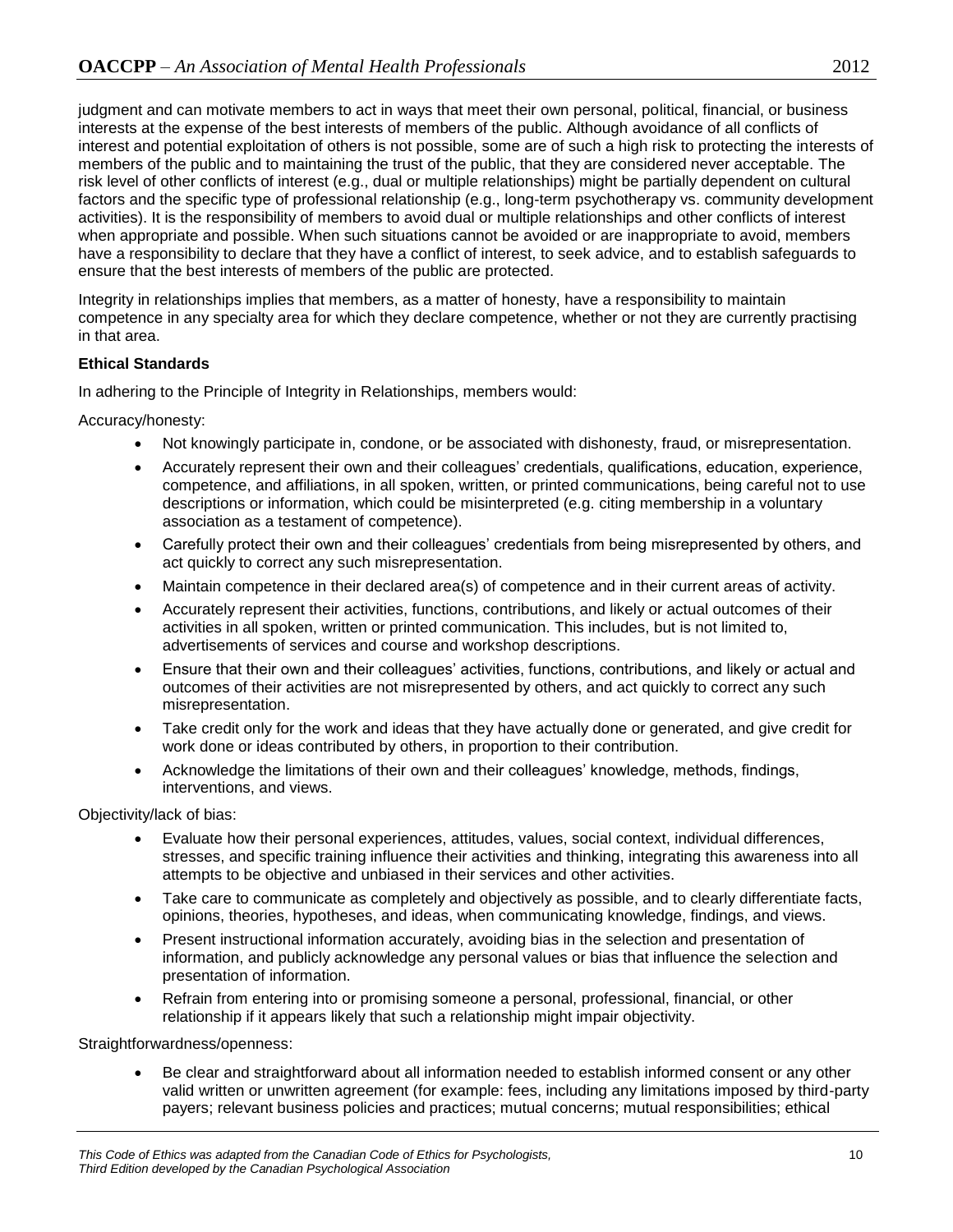responsibilities of members; purpose and nature of the relationship; alternatives; likely experiences; possible conflicts; possible outcomes; and, expectations for processing, using, and sharing any information generated).

- Provide suitable information, communicated in understandable language, about the results of assessments or evaluations to the persons involved.
- Fully explain reasons for their actions to persons who have been affected by their actions, if appropriate and if asked.
- Honour all promises and commitments included in any written or verbal agreement, unless serious and unexpected circumstances (e.g., illness) intervene. If such circumstances occur, then members would provide an honest explanation to other parties involved.
- Make clear whether they are acting as private citizens, as members of specific organizations or groups, or as representatives of OACCPP, when making statements or when involved in public activities.
- Make no attempt to conceal the status of a student or trainee and, if the individual is providing direct client service, ensure that the client is informed of that fact.

#### Avoidance of conflict:

- Not exploit any relationship established as a practitioner to further personal, political, or business interests at the expense of the best interests of their clients, students, employers, or others. This includes, but is not limited to: soliciting clients of one's employing agency for private practice; taking advantage of trust or dependency to encourage or engage in sexual intimacies (e.g., with clients, with clients' partners or relatives, with students or trainees); taking advantage of trust or dependency to frighten clients into receiving services; using information obtained in the course of a professional relationship; using the resources of one's employing institution for purposes not agreed to; giving or receiving kickbacks or bonuses for referrals; seeking or accepting loans or investments from clients; and, prejudicing others against a colleague for reasons of personal gain.
- Avoid dual or multiple relationships (e.g.. with clients, employees, supervisees, students, or trainees) and other situations that might present a conflict of interest or that might reduce their ability to be objective and unbiased in their determinations of what might be in the best interests of others.
- Manage dual or multiple relationships that are unavoidable due to cultural norms or other circumstances in such a manner that bias, lack of objectivity, and risk of exploitation are minimized. This might include obtaining ongoing supervision or consultation for the duration of the dual or multiple relationship, or involving a third party in obtaining consent.
- Inform all parties, if a real or potential conflict of interest arises, of the need to resolve the situation in a manner that is consistent with Respect for the Dignity of Persons (Principle I) and Responsible Caring (Principle II), and take all reasonable steps to resolve the issue in such a manner.

Utilization of relevant information:

- Familiarize themselves with the OACCPP by-laws, this Code of Ethics and Standards of Practice, and the Policy and Procedure Manual, and abide by them.
- Seek consultation from colleagues and/or appropriate groups and committees, and give due regard to their advice in arriving at a responsible decision, if faced with difficult situations.

<span id="page-11-0"></span>Extended responsibility:

Encourage other professionals, in a manner consistent with this Code, to relate with integrity.

### **Principle IV: Responsibility to Society**

#### **Values Statement**

Members practise within the context of society and therefore have a responsibility to promote the welfare of all people in the community in which they live and work. In order to be responsible and accountable to society, and to contribute constructively to its ongoing development, members need to be willing to work in partnership with others, be self-reflective, and be open to external suggestions and feedback. They need to observe and interpret the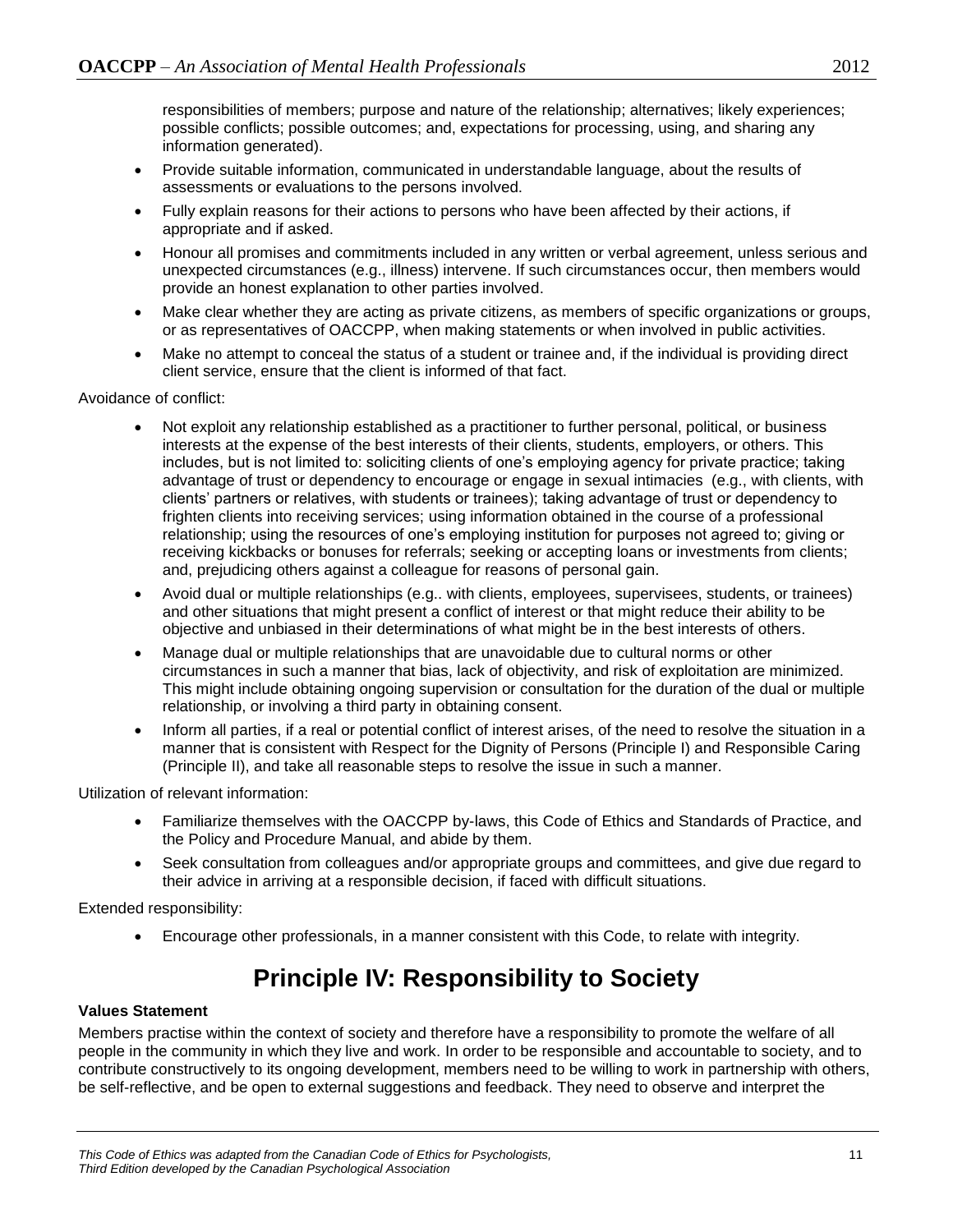effects of societal structures and policies, and the process of change, and seek to increase the beneficial use of knowledge related to mental health.

#### **Ethical Standards**

In adhering to the Principle of Responsibility to Society, members would:

Development of knowledge:

- Contribute to the mental health field and society's understanding of itself and human beings generally, through free enquiry and the acquisition, transmission, and expression of knowledge and ideas, unless such activities conflict with other basic ethical requirements.
- Not interfere with, or condone interference with, free enquiry, acquisition, transmission, and expression of knowledge and ideas, as long as there is no conflict with other basic ethical requirements.
- Keep informed of progress in their area(s) of practice, take this progress into account in their work, and try to make their own contributions to this progress.
- Beneficial activities Participate in and contribute to continuing education and the professional growth of self and colleagues.
- Assist in the development of those beginning to practice by helping them to acquire a full understanding of their ethical responsibilities, and the needed competencies of their chosen area(s), including an understanding of critical analysis.
- Participate in the process of critical evaluation of the mental health field's place in society, and in the development and implementation of structures and procedures that contribute to beneficial societal functioning and changes.
- Provide and/or contribute to a work environment that supports the respectful expression of ethical concern or dissent, and the constructive resolution of such concern or dissent.
- Engage in regular monitoring and assessment of their ethical practices and safeguards.
- Help develop, promote, and participate in accountability processes and procedures related to their work.
- Uphold the Association's responsibility to society by promoting and maintaining the highest standards.
- Contribute to the general welfare of society (e.g., improving accessibility of services, regardless of ability to pay) by offering a portion of their time to work for which they receive little or no financial return.
- Uphold the Association's responsibility to society by bringing incompetent or unethical behaviour to the attention of appropriate authorities, committees, or regulatory bodies, in a manner consistent with the ethical principles of this Code, if informal resolution or correction of the situation is not appropriate or possible.
- Enter only into agreements or contracts that allow them to act in accordance with the ethical principles and standards of this Code.
- Respect for society Acquire an adequate knowledge of the culture, social structure, and customs of a community before beginning any major work there.
- Convey respect for and abide by prevailing community mores, social customs, and cultural expectations in their professional activities, provided that this does not contravene any of the ethical principles of this Code.
- Uphold at all times the laws and regulations of society.

Development of society:

- Be sensitive to the needs, current issues, and problems of society, when determining services to be developed, content to be taught, information to be collected, or appropriate interpretation of results or findings.
- Promote social justice and advocate for social change. Be knowledgeable and sensitive to cultural and ethnic diversity and to forms of social injustice such as poverty, discrimination and imbalances of power that exist in the culture.
- Be especially careful to keep well informed of social issues through relevant reading, peer consultation, and continuing education, if their work is related to societal issues.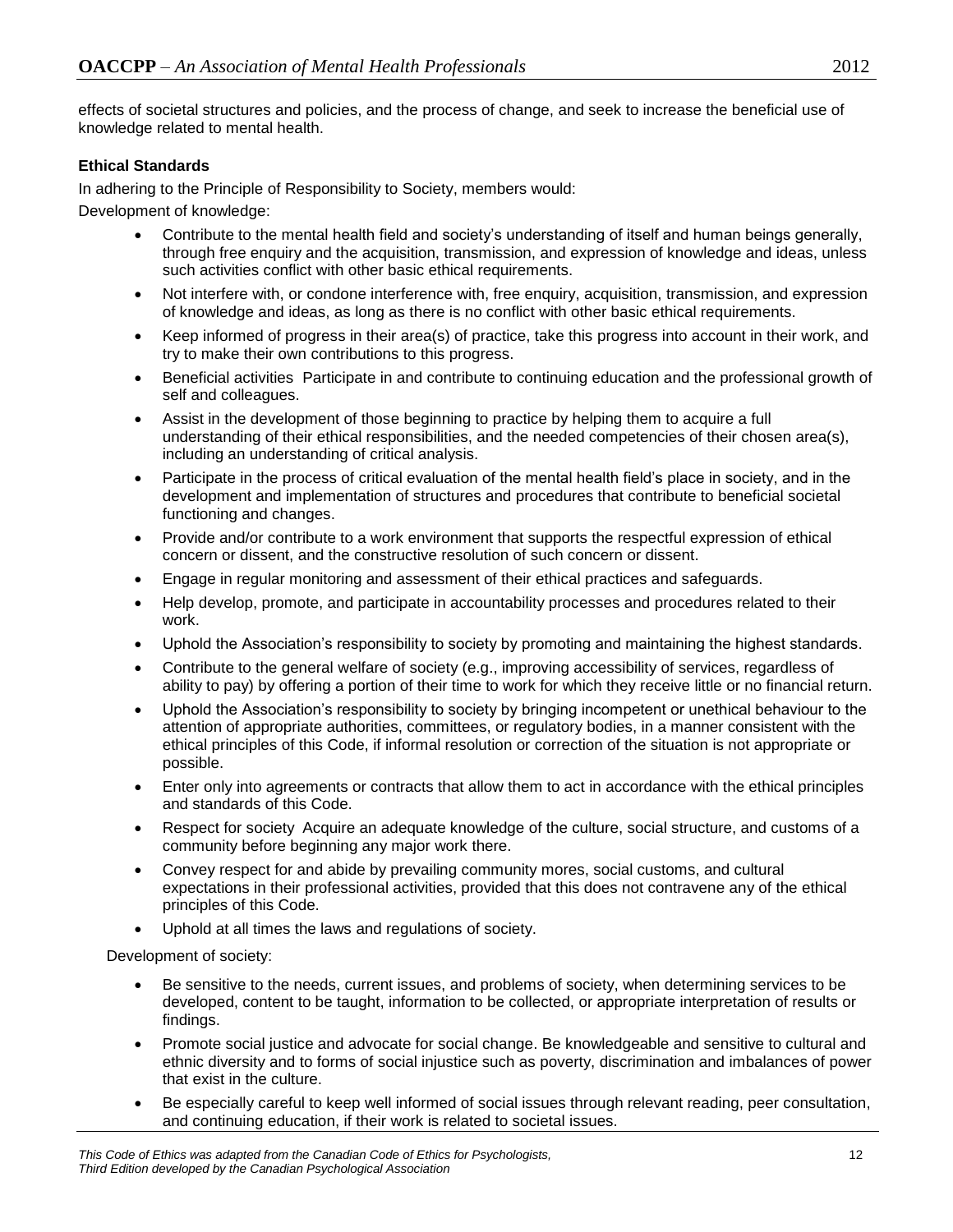- Speak out, in a manner consistent with the four principles of this Code, if they possess expert knowledge that bears on important societal issues being studied or discussed.
- Exercise particular care when conveying information about vulnerable groups, ensuring that the information is not likely to be misinterpreted or misused in the development of social policy, attitudes, and practices (e.g., encouraging manipulation of vulnerable persons or reinforcing discrimination against any specific population).
- Speak out and/or act, in a manner consistent with the four principles of this Code, if the policies, practices, laws, or regulations of the social structure within which they work seriously ignore or contradict any of the principles of this Code.

Extended responsibility:

<span id="page-13-0"></span>Encourage others, in a manner consistent with this Code, to exercise responsibility to society.